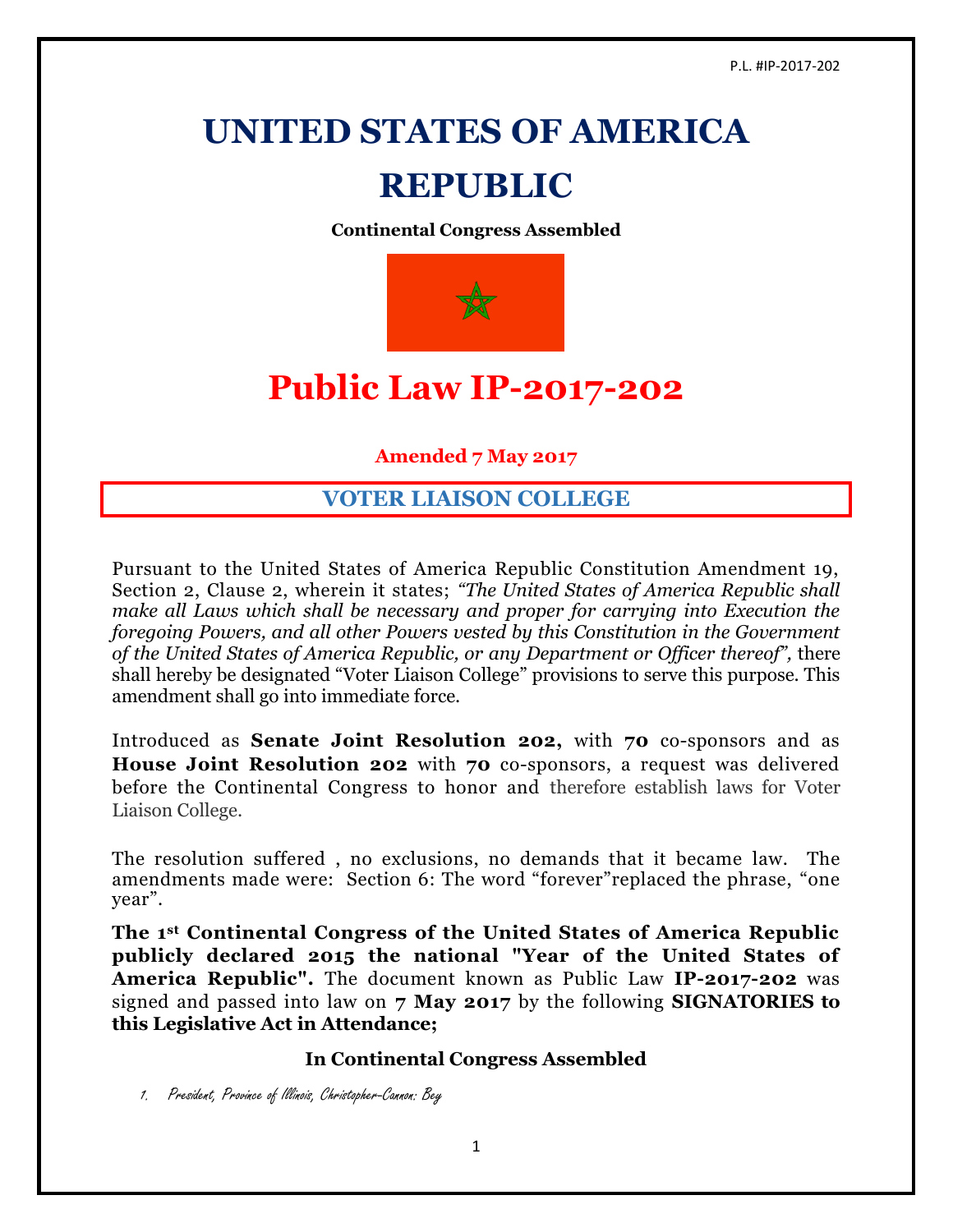#### P.L. #IP -20 1 7 -202

2. Speaker of the House, Province of Missouri, Sharon -Green: El

- 3. USAR Secretary of State, Province of Missouri, Ross Woody Jr,: Bey
- 4. USAR Attorney General, Province of Khalifa, K-Charles: Bey
- 5. Supreme Court Justice Province of Illinois, Taiwuan Smith Bey
- 6. Att. General Province of Illinois Larry Taylor: Bey
- 7. Att. General Province of New Jersey Clevon-Morrisey: Bey
- 8. Att. General Province of Missouri Antwaen-Reliford: Bey
- 9. Foreign Affairs Minister, Province of Texas, Rafael-Vazquez: El
- 10. Governor, Province of Alabama, Angela -Gragg: Bey
- 11. Governor, Province of Arizona, Dexter-Johnson: Bey
- 12. Governor, Province of Florida, Albert Jerraine -Griffin: Bey
- 13. Governor, Province of Georgia, Mandel Williams: El
- 14. Governor, Province of Illinois, Mauri-Kali: Bey
- 15. Governor, Province of Khalifa, G. Riller: El
- 16. Governor, Province of Louisiana, Eric Wannamaker: Bey
- 17. Governor, Province of Maryland Altie Archer: Bey
- 18. Governor, Province of Michigan, Napoleon -Kendall: Bey
- 19. Governor, Province of Minnesota, Vicie Christine -Williams: Bey
- 20. Governor, Province of Missouri, Floyd-Harris: Bey
- 21. Governor, Province of Nevada, Tony -Jarman: Bey
- 22. Governor, Province of New Jersey, Colin Hylton: El
- 23. Governor, Province of North Carolina, Nasir Ma'at: El
- 24. Governor, Province of Ohio, Terry King: Bey
- 25. Governor, Province of Tennessee, D. Maurice Parham: Bey
- 26. Governor, Province of Virginia, Darnell Brown: Bey
- 27. Governor, Province of Wisconsin, Martin -Walker: Bey
- 28. Lt. Governor, Province of Arizona, Marlo-Jones: El
- 29. Lt. Governor, Province of Georgia, Timothy Jackson: El
- 30. Lt. Governor, Province of Illinois, Rasil-Clady: Bey
- 31. Lt. Governor, Province of Nevada, Victor-Pizarro: El
- 32. Lt. Governor, Province of North Carolina, Yisrael (Carol) -Murray: Bey
- 33. Lt. Governor, Province of Ohio, Galen Carson: Bey
- 34. Lt. Governor, Province of Tennessee, J. Javon -Curry: Bey
- 35. Lt. Governor, Province of Virginia, Rich Wilson: Bey
- 36. Assistant Governor, Province of Georgia, Christopher Hill: Bey
- 37. Assistant Governor, Province of Illinois, Varnado -Payne: El
- 38. Assistant Governor, Province of North Carolina, Sean -Ikard: Bey
- 39. Assistant Governor, Province of Ohio, Anthony -Hammond: Bey
- 40. Assistant Governor, Province of Virginia, Joseph -Middleton: Bey
- 41. Secretary of State, Province of Arizona, Stephanie -Clark: Bey
- 42. Secretary of State, Province of Khalifa, Demeitric Mason: El
- 43. Secretary of State, Province of Georgia, Maureen Willis: El
- 44. Secretary of State, Province of Illinois, Lewanda Hazelett: Bey
- 45. Secretary of State, Province of Ontario, Al Drey: Bey (Canada)
- 46. Secretary of State, Province of No. Carolina, Trevis-Haskins: El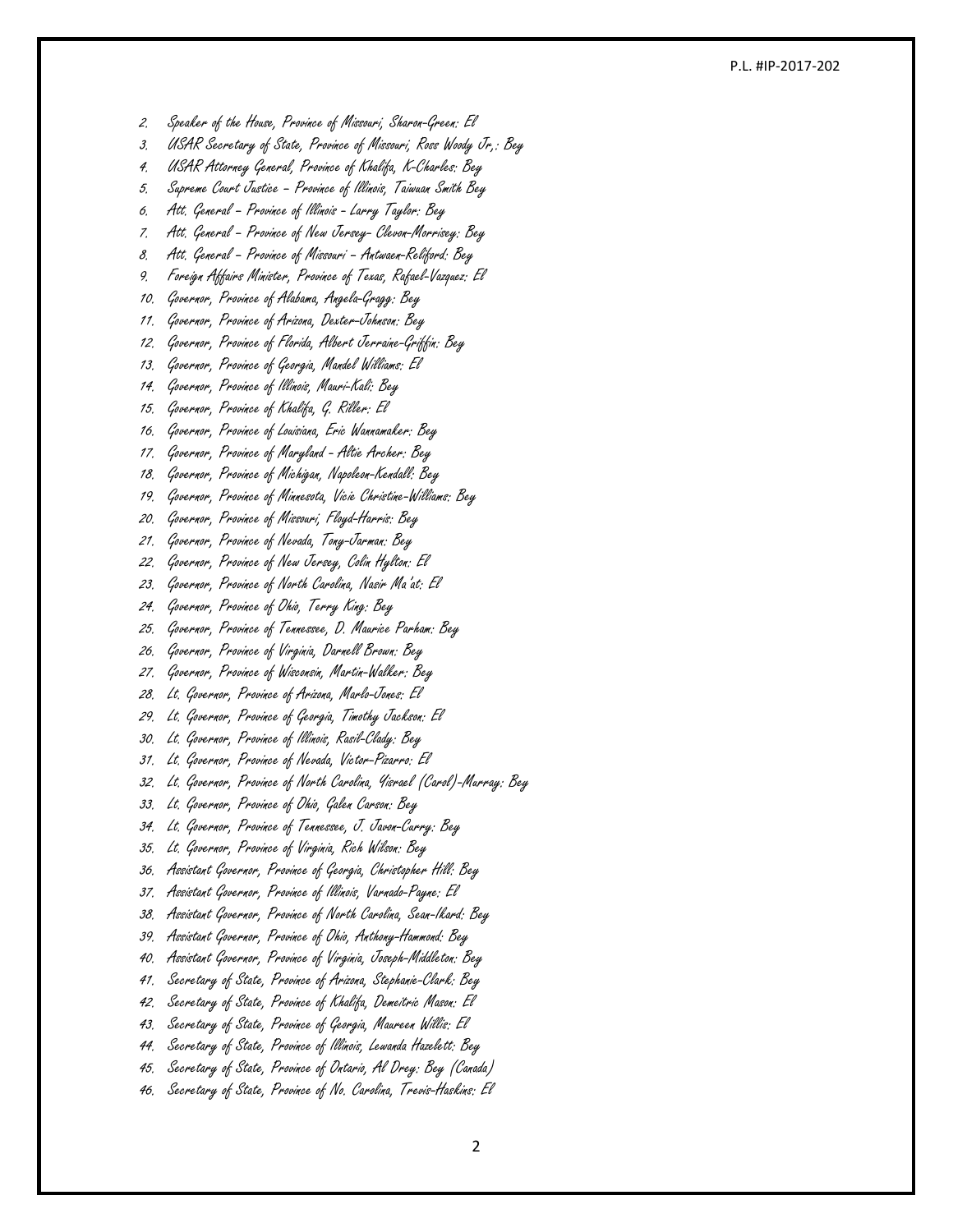#### P.L. #IP-2017-202

- 47. Public Minister, Province of Florida, William L.-Salter III,: Bey
- 48. Public Minister, Province of Michigan, Joseph-Johnson: Bey
- 49. Public Minister, Province of Missouri, Linda Ann-Bashful: El
- 50. Public Minister, Province of Missouri, Maurice-Reynolds: Bey
- 51. Public Minister, Province of Ontario, Canada, Steven Richards: Bey
- 52. Representative, Province of Colorado, Ajoa Nash-Conner: Bey
- 53. Representative , Province of Minnesota, Yashmall: Bey (Kevin Scaife: Bey)
- 54. Senator, Province of Colorado, Kakuyon: El
- 55. Senator, Province of Georgia, Ronnell-Gray: Bey
- 56. Senator/Liaison, Province of Georgia, Tara-Hill: Bey
- 57. Senator, Province of Illinois, J. Sept: El
- 58. Senator, Province of Michigan, George-Bond: Bey
- 59. Senator, Province of North Carolina, Hope Ma'at El
- 60. Vicegerent Commissioner, Province of Illinois, Leslie-Atkins: El
- 61. Vicegerent Chief, Province of Illinois, Saadiq: Bey
- 62. Vicegerent, Province of Arizona, Jorge-Bravo: Bey
- 63. Vicegerent, Province of Colorado, Evelyn-Gordon: Bey
- 64. Vicegerent Commissioner, Province of Michigan, Damon-Lewis: El
- 65. Vicegerent Commissioner, Province of Minnesota, Bryce Lee-Williams: Bey
- 66. Vicegerent Commissioner, Province of Ohio, Andwele-Montgomery: Bey
- 67. Vicegerent, Province of Georgia, Akil: Bey
- 68. Vicegerent, Province of No. Carolina, Patric-Baker: Bey
- 69. Vicegerent, Province of Ohio, Dana-Coggins: Bey
- 70. Vicegerent, Province of Ohio, Daryl Van-Brown: Bey

It reads as follows:

#### **Public law IP-2017-202 on 7 May 2017**

#### **JOINT RESOLUTION**

#### **Authorizing and requesting the President to enact laws:**

**to proclaim and** establish laws for "Voter Liaison College" pursuant to the **Constitution** and **Laws** of the **United States of America Republic.**

**WHEREAS,** the United States of America Republic, being a perpetual corporation is an autonomous State government lawfully incorporated and chartered for the benefit and protection of "We The Moorish American People", by its Declaration, National Constitution and By-Laws, and aforementioned Articles;

**WHEREAS** the United States of America Republic's official language is the English language;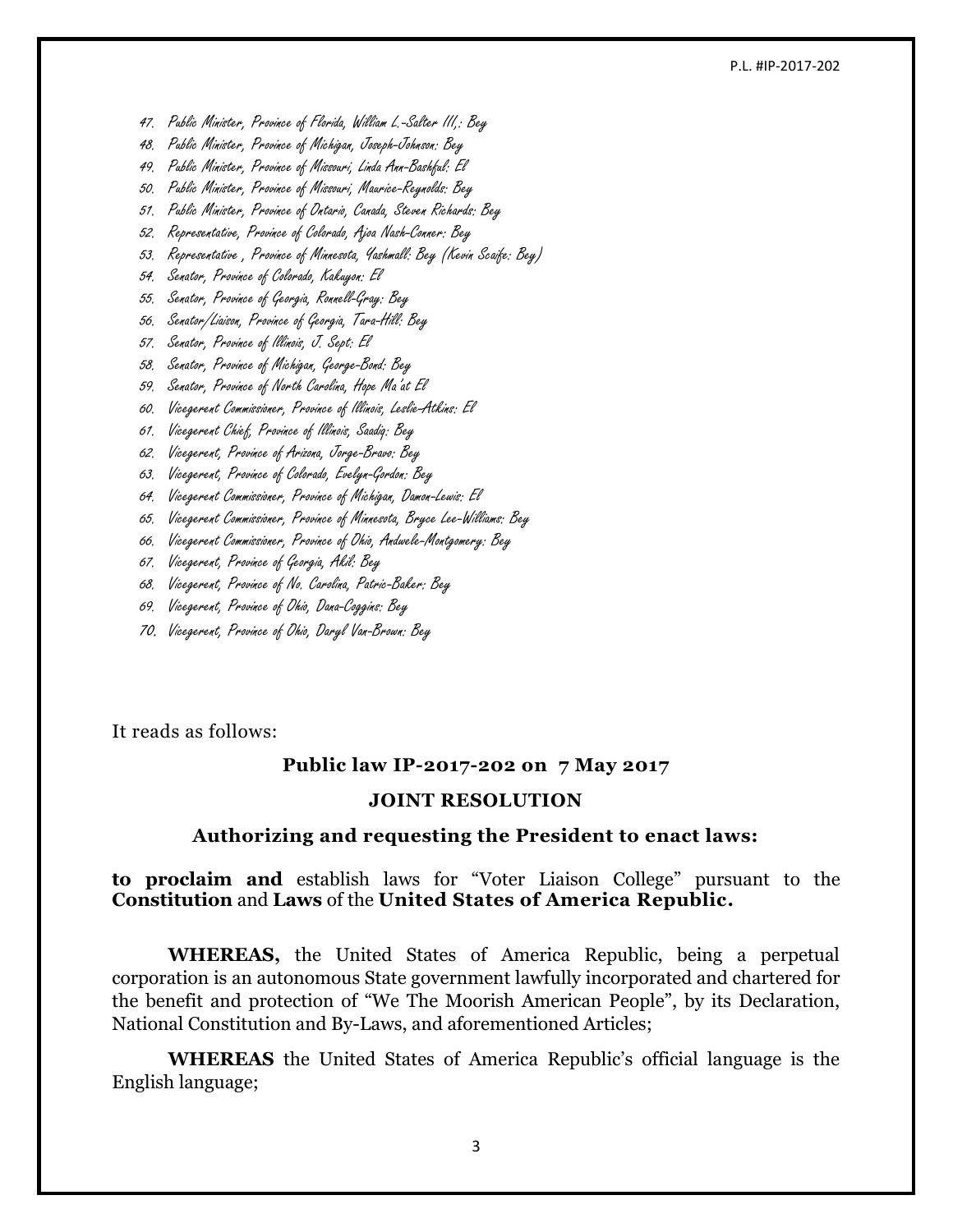**WHEREAS** the Moorish American People have made a unique contribution in shaping the United States of America Republic as a distinctive and blessed nation of people and citizens;

**WHEREAS** the Moorish American People are a People of deeply-held religious convictions springing from the Holy Scriptures of the Holy Koran of the Moorish Science Temple of America and the Learning, Teachings and Truth of the Holy Prophet Noble Drew Ali. The Holy Prophet Noble Drew Ali led his People back to the Principles and standards of their ancient forefathers' Free National Principles and Standards;

**WHEREAS** the Principles of Love, Truth, Peace, Freedom and Justice inspired concepts of civil government that are contained in our Declaration of Independence and Constitution of the United States of America Republic;

**WHEREAS the Moorish American People,** are now in great comprehension that, as a Nation of People being Nationwide in scope to achieve peace as well as unity as a single harmonious Nation, there must be uniform Laws for the Nation. The **Constitution** and Laws of the **United States of America Republic are** "*the Rock on which our Republic rests";*

**WHEREAS** the history of our Nation clearly illustrates the value of a Nation to be able to create and pass its own Laws are beneficial to a Society to Enforce the Laws of the Nation. This is not to remove or change **The Moorish American People** from voluntarily applying and extending the learning, teachings and truth of the Holy Koran of the Moorish Science Temple of America in the lives of individuals, families, or in their society as a nation of People;

**WHEREAS** this Nation now faces great challenges that will test this Nation as it has never been tested before; and

**WHEREAS** that renewing our knowledge of Law, Divine and National and having faith in Our Universal Creator through Holy Scriptures of the Holy Koran of the Moorish Science Temple of America, the Holy Bible and the Great Qu'ran of Mohammed as we honor all the divine Prophets Jesus, Mohammed, Buddha and Confucius. Therefore, the **Constitution and Laws of the United States of America Republic** and knowledge of the aforementioned Holy Scriptures can only strengthen our nation**.** I, President Christopher H- Cannon: Bey, therefore establish with the consent of the Continental Congress the provisions as the **Laws of the United States of America Republic**:

**NOW, [THEREFORE, be](http://therefore.be/)** it **Resolved** by the Continental Congress of the United States of America Republic in Continental Congress assembled, That the President is authorized and requested to designate the administration of said laws.

LEGISLATIVE HISTORY-PL.**2017** Res.:**202** CONGRESSIONAL RECORD, Vol. #(2017):

**7 May 2017** considered and passed by the Continental Congress.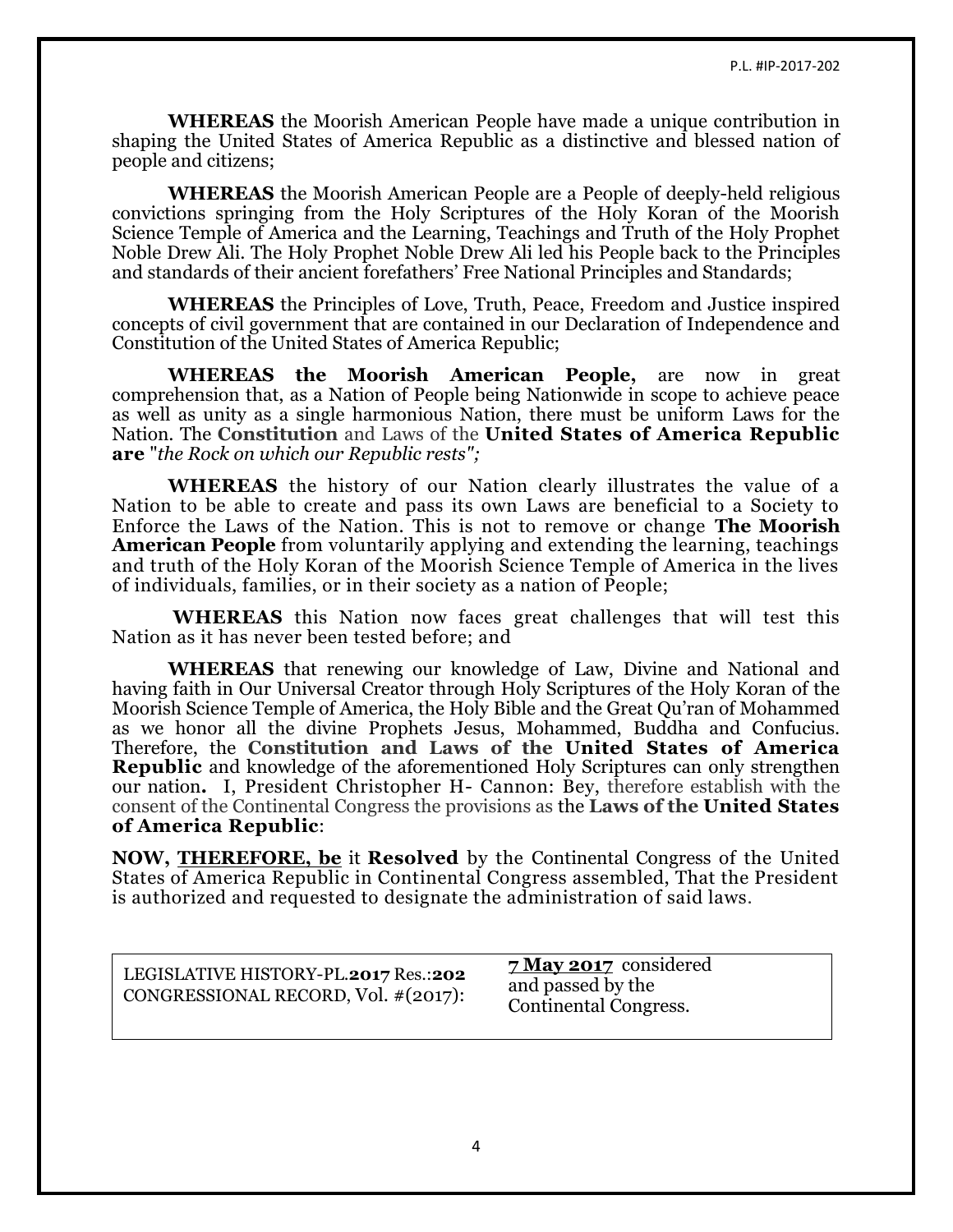P.L. #IP-2017-202

# **INTERNAL POLICY**

## **CHAPTER 2**

# **VOTER LIAISON COLLEGE**

| <u>Section No.</u> | <b>Description</b>                                            |
|--------------------|---------------------------------------------------------------|
| 01                 | <b>Appointment of Voter Liaison</b>                           |
| 02                 | <b>Failure to Elect on Prescribed Day</b>                     |
| 03                 | <b>Number of Voter Liaisons</b>                               |
| 04                 | <b>Vacancies</b>                                              |
| 05                 | Determination of Controversy as to Voter Liaison              |
| 06                 | Credentials of Voter Liaison; transmission to Archivist of    |
|                    | the United States of America Republic and to Continental      |
|                    | Congress Assembled; public inspection                         |
| 07                 | <b>Meeting and Vote of Liaison</b>                            |
| 08                 | <b>Manner of Voting</b>                                       |
| 09                 | <b>Certificates of votes for President and Vice President</b> |
| 10                 | <b>Sealing and Endorsing of Certificates</b>                  |
| 11                 | <b>Election Of President And Vice President</b>               |
|                    |                                                               |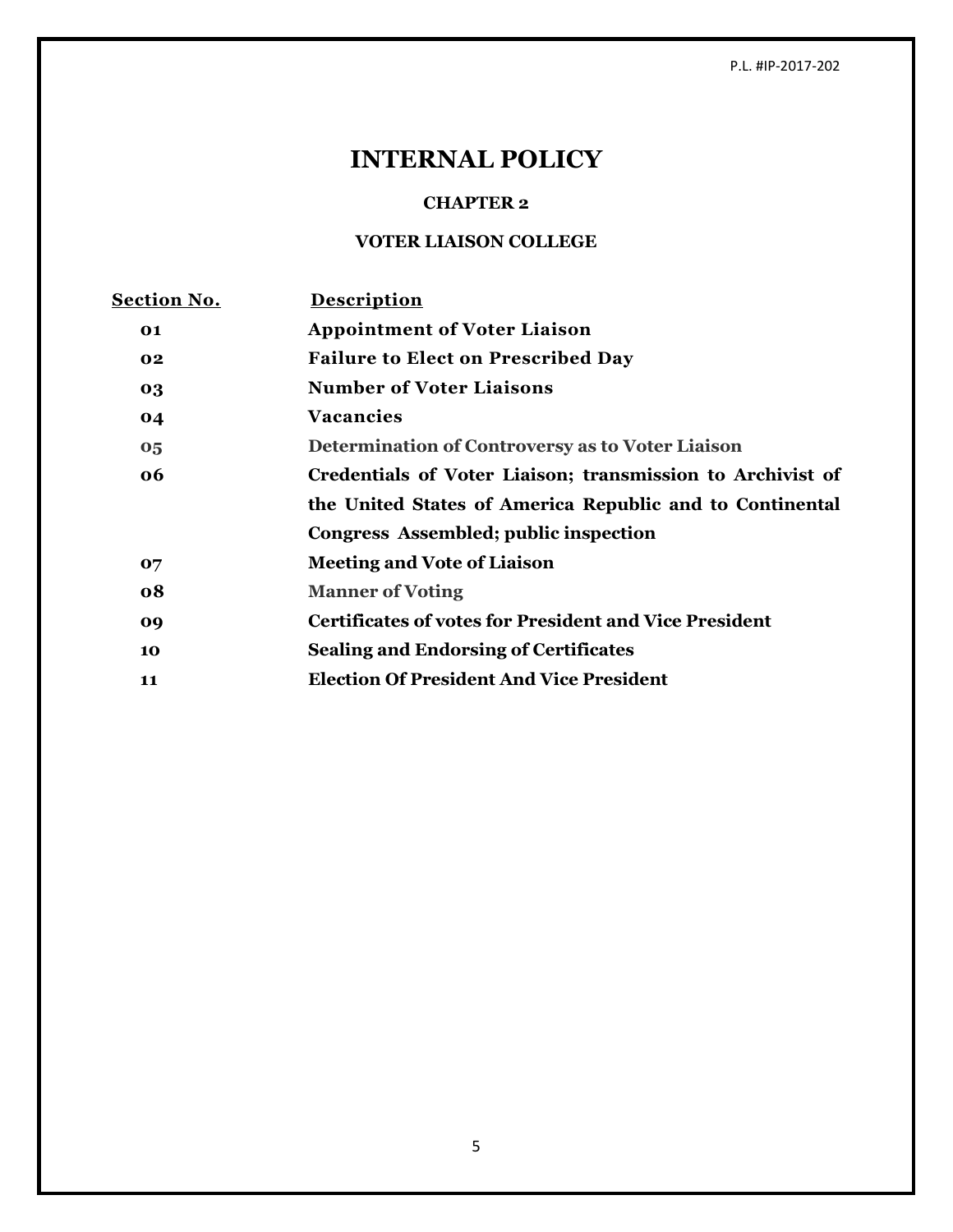# **INTERNAL POLICY**

#### **CHAPTER 2**

#### **VOTER LIAISON COLLEGE**

The Voter Liaison College provides a "Process" that consists of 1) the selection of the voter liaison, 2) the meeting of the liaisons, and 3) outline of the process for counting national ballots for President and Vice President. It is the right of every National and citizen to participate and have a voice in the election of officials within this State government, therefore, it is essential to establish a College to facilitate this process. The office of "Archivist" is hereby established to maintain the records of said College.

A Province State's entitled allotment of liaisons, equals the number of members in its Congressional delegation; meaning one for each member in the House of Representatives, and one for each Senator.

#### **SECTION 01. Appointment of Voter Liaisons**

The voter liaisons shall be appointed, in each Province State, on the Sunday next after the first Sunday in August, in every four years succeeding every election of a President and Vice President.

#### **SECTION 02. Failure to elect on prescribed day**

Whenever any Province State has held an election for the purpose of choosing a voter liaison, and has failed to make a choice on the day prescribed by law, the voter liaison may be appointed on a subsequent day in such a manner as the legislature of such Province State may direct.

#### **SECTION 3. Number of Voter Liaisons**

The number of liaisons shall be equal to the number of Senators and Representatives to which the several Province States are by law entitled at the time when the President and Vice President to be chosen come into office; except, that where no apportionment of Representatives has been made after any enumeration, at the time of choosing electors, the number of electors shall be according to the then existing apportionment of Senators and Representatives.

#### **SECTION 4. Vacancies**

Each Province State may, by law, provide for the filling of any vacancies which may occur in its College of liaisons when such College meets.

#### **SECTION 5. Determination of Controversy as to Voter Liaisons**

If any Province State shall have provided, by laws enacted prior to the day fixed for the appointment of the liaisons, for its final determination of any controversy or contest concerning the appointment of all or any of the liaisons of such Province State, by judicial or other methods or procedures, and such determination shall have been made at least seven days before the time fixed for the meeting of the liaisons, such determination made pursuant to such law so existing on said day, and made at least seven days prior to said time of meeting of the liaisons, shall be conclusive, and shall govern in the counting of the liaison votes as provided in the Constitution of the United States of America Republic (U.S.A.R.), and as hereinafter regulated, so far as the ascertainment of the liaison appointed by such Province State is concerned.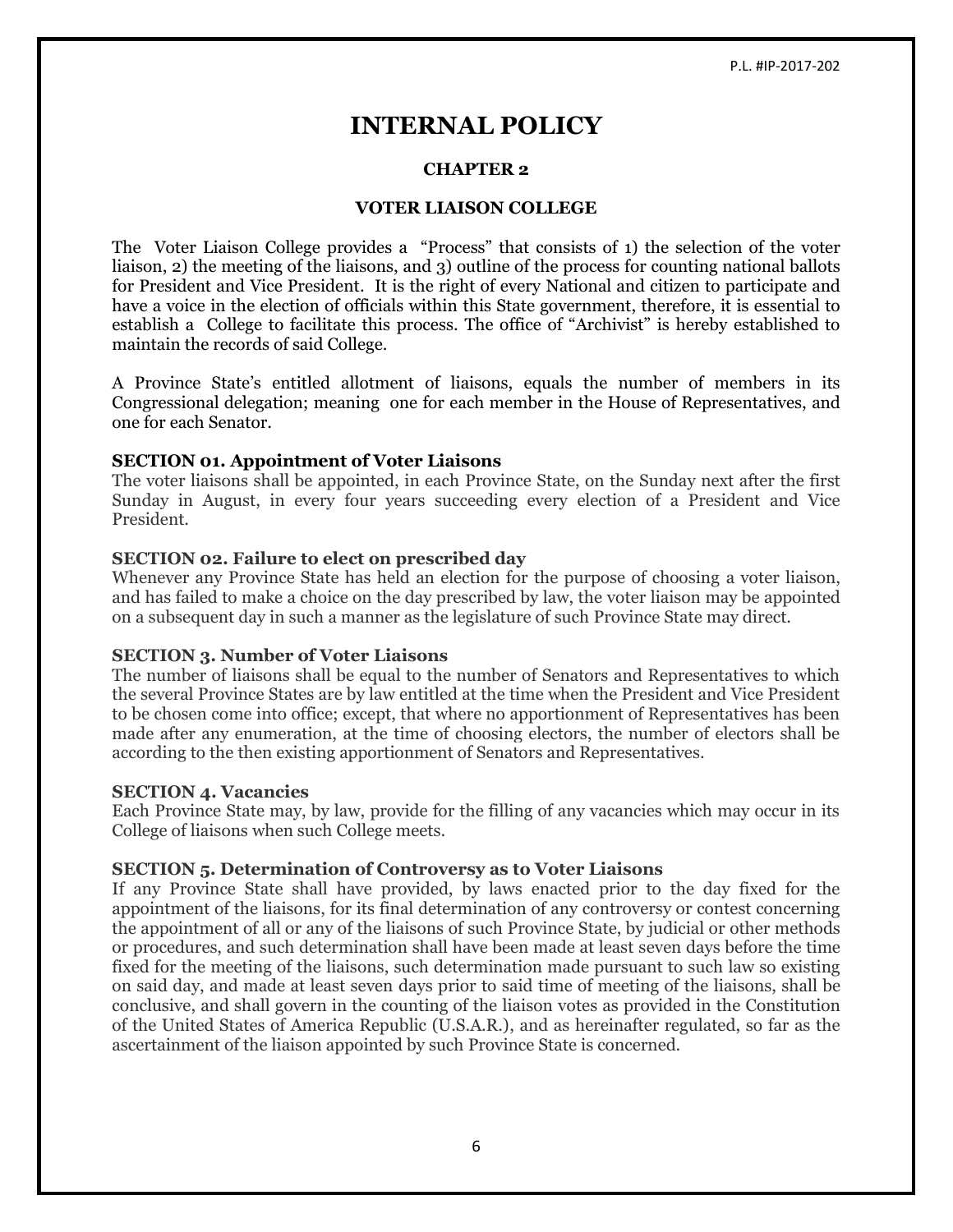## **SECTION 6. Credentials of liaisons; transmission to Archivist of the United States of America Republic and to Continental Congress; public inspection**

It shall be the duty of the executive (Governor) of each Province State, as soon as practicable after the conclusion of the appointment of the liaisons in such Province State by the final ascertainment, under and in pursuance of the laws of such Province State providing for such ascertainment, to communicate by registered mail under the seal of the Province State to the Archivist of the U.S.A.R., a certificate of such ascertainment of the liaisons appointed, setting forth the names of such liaisons and the canvass or other ascertainment under the laws of such Province State of the number of votes given or cast for each person for whose appointment any and all votes have been given or cast; and it shall also thereupon be the duty of the executive (Governor) of each Province State to deliver to the liaisons of such Province State, on or before the day on which they are required by section 7 of this title to meet, six duplicate-originals of the same certificate under the seal of the Province State; and if there shall have been any final determination in a Province State in the manner provided for by law of a controversy or contest concerning the appointment of all or any of the liaison of such Province State, it shall be the duty of the executive (Governor) of such Province State, as soon as practicable after such determination, to communicate under the seal of the Province State to the Archivist of the U.S.A.R. a certificate of such determination in form and manner as the same shall have been made; and the certificate or certificates so received by the Archivist of the U.S.A.R. shall be preserved by him forever and shall be a part of the public records of his office and shall be open to public inspection; and the Archivist of the U.S.A.R. at the first meeting of the Continental Congress thereafter shall transmit to the two Houses of Congress copies in full of each and every such certificate so received at the U.S.A.R. National Archive and Records Bureau.

### **SECTION 7. Meeting and Vote of Liaisons**

The voter liaisons of each Province State shall meet and give their tallied votes on the first Monday after the second Wednesday in December next following their appointment at such place in each Province State as the legislature of such Province State shall direct.

## **SECTION 8. Manner of Calculation of Votes**

The Liaisons shall provide the total amount of votes tallied for President and Vice President from each sector of their respective Province, in the manner directed by the Constitution.

#### **SECTION 9. Certificates of votes for President and Vice President**

The voter liaisons shall make and sign seven certificates of all the votes given by them, each of which certificates shall contain two distinct lists, one of the votes for President and the other of the votes for Vice President, and shall annex to each of the certificates one of the lists of the electors which shall have been furnished to them by direction of the executive (Governor) of the Province State.

## **SECTION 10. Sealing and Endorsing of Certificates**

The liaisons shall seal up the certificates so made by them, and certify upon each that the lists of all the votes of such State Province given for President, and of all the votes given for Vice President, are contained therein.